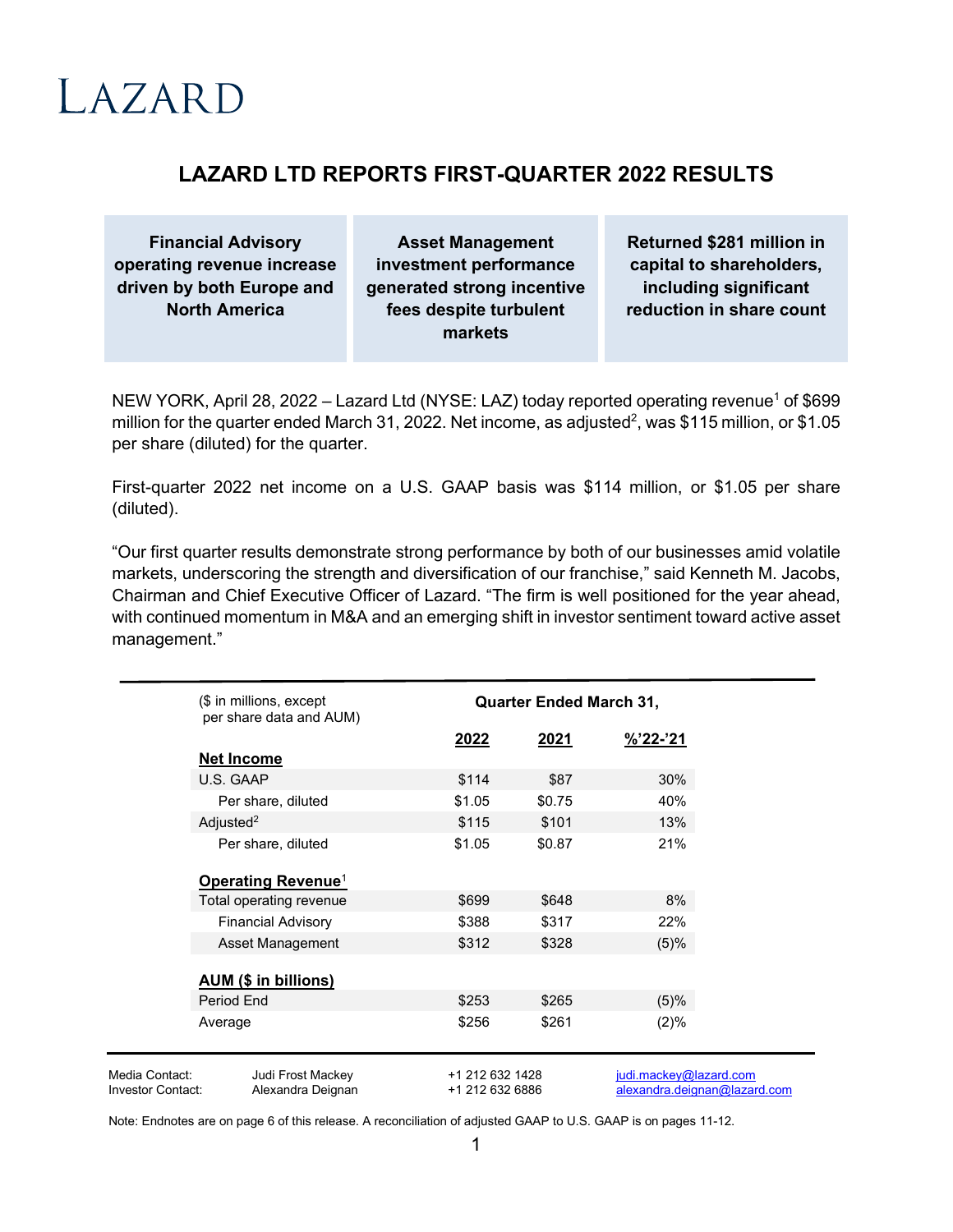#### **OPERATING REVENUE**

Operating revenue was \$699 million for the quarter ended March 31, 2022, 8% higher than the first quarter of 2021.

#### **Financial Advisory**

*Our Financial Advisory results include M&A Advisory, Capital Advisory, Capital Raising, Restructuring, Shareholder Advisory, Sovereign Advisory, and other strategic advisory work for clients.* 

Financial Advisory operating revenue was \$388 million for the first quarter of 2022, 22% higher than the first quarter of 2021.

During and since the first quarter of 2022, Lazard has been engaged in significant and complex M&A transactions and other advisory assignments globally, including the following (clients are in italics): *M&T Bank's* \$7.6 billion acquisition of People's United Financial; *3G Capital's* acquisition of a controlling interest in Hunter Douglas, valuing the company at \$7.1 billion; *Faurecia's* €6.7 billion combination with Hella; *Prudential Financial's* \$3.55 billion sale of its full-service retirement business to Empower Retirement; *Brewin Dolphin's* £1.6 billion sale to Royal Bank of Canada; *UCB's* \$1.9 billion acquisition of Zogenix; *Syndesi Therapeutics'* \$1.0 billion acquisition by AbbVie; *Circet's* combination with KGPCo; and *FNZ's* \$1.4 billion capital raise from CPP Investments and Motive Partners, valuing the company at \$20.0 billion.

Lazard has one of the world's preeminent restructuring practices. During and since the first quarter of 2022, we have been engaged in a broad range of visible and complex restructuring and debt advisory assignments for debtors or creditors, including roles involving: Alto Maipo S.P.A.; Andrade Gutierrez; Assured Guaranty in connection with Puerto Rico's restructuring; Brazos Electric Power Cooperative; Corp Grupo Banking S.A.; Grupo GICSA; Intelsat S.A.; NMC Health; Nordic Aviation Capital; Rockall Energy; Seadrill Limited; and Stoneway Capital.

Our Capital Advisory practice remains active globally, advising on a broad range of public and private assignments. Our Sovereign Advisory practice continues to be active advising governments, sovereign and sub-sovereign entities across developed and emerging markets.

*For a list of publicly announced Financial Advisory transactions on which Lazard advised in the first quarter of 2022, continued to advise or completed since March 31, 2022, please visit our website at [www.lazard.com/businesses/transactions.](https://www.lazard.com/businesses/transactions/)*

#### **Asset Management**

*In the text portion of this press release, we present our Asset Management results as 1) Management fees and other revenue, and 2) Incentive fees.*

Asset Management operating revenue was \$312 million for the first quarter of 2022, 5% lower than the first quarter of 2021.

Management fees and other revenue was \$287 million, 3% lower than the first quarter of 2021, and 5% lower than the fourth quarter of 2021.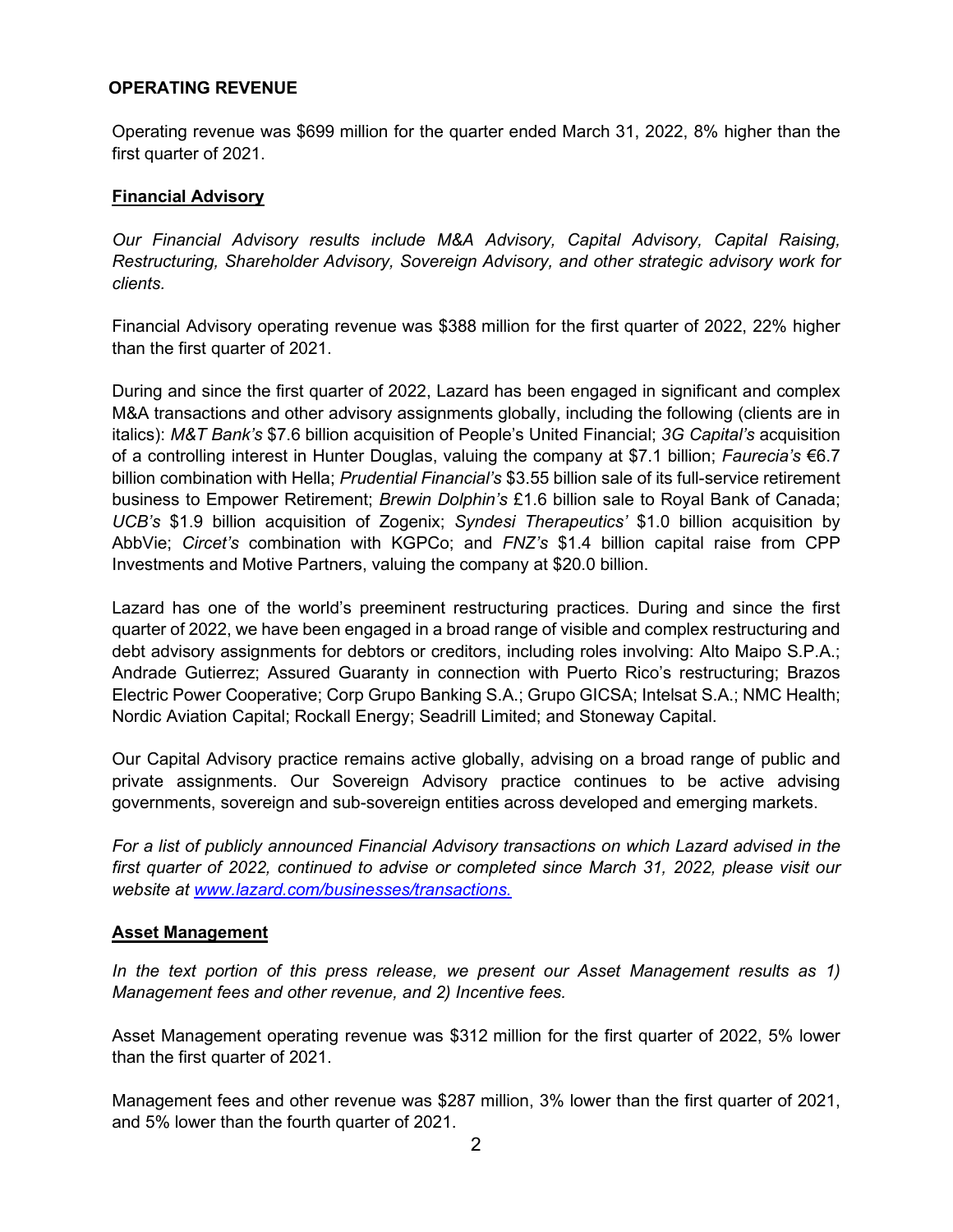Average assets under management (AUM) for the first quarter of 2022 was \$256 billion, 2% lower than the first quarter of 2021, and 6% lower than the fourth quarter of 2021.

AUM as of March 31, 2022, was \$253 billion, down 8% from December 31, 2021, and down 5% from March 31, 2021. The sequential decrease from December 31, 2021 was driven by market depreciation of \$12.4 billion, foreign exchange depreciation of \$2.1 billion and net outflows of \$6.5 billion.

Incentive fees during the period were \$25 million, compared to \$33 million for the first quarter of 2021.

## **OPERATING EXPENSES**

## **Compensation and Benefits**

*In managing compensation and benefits expense, we focus on annual awarded compensation (cash compensation and benefits, plus deferred incentive compensation with respect to the applicable year, net of estimated future forfeitures and excluding charges). We believe annual awarded compensation reflects the actual annual compensation cost more accurately than the GAAP measure of compensation cost, which includes applicable-year cash compensation and the amortization of deferred incentive compensation principally attributable to previous years' deferred compensation. We believe that by managing our business using awarded compensation with a consistent deferral policy, we can better manage our compensation costs, increase our flexibility in the future and build shareholder value over time.* 

For the first quarter of 2022, we accrued adjusted compensation and benefits expense<sup>1</sup> at an adjusted compensation ratio of 58.5%, compared to the first-quarter 2021 ratio of 59.5%. This resulted in \$409 million of compensation and benefits expense, compared to \$385 million for the first quarter of 2021.

We manage our compensation and benefits expense based on awarded compensation with a consistent deferral policy. We take a disciplined approach to compensation, and our goal is to maintain a compensation-to-operating revenue ratio over the cycle in the mid- to high-50s percentage range on both an awarded and adjusted basis, with consistent deferral policies*.*

## **Non-Compensation Expense**

For the first quarter of 2022, adjusted non-compensation expense<sup>1</sup> was \$117 million, 14% higher than the first quarter of 2021, primarily reflecting higher travel and business development expenses, as well as continued investments in technology.

The ratio of adjusted non-compensation expense to operating revenue was 16.8% for the first quarter of 2022, compared to 15.8% for the first quarter of 2021.

Our goal is to achieve an adjusted non-compensation expense-to-operating revenue ratio over the cycle of 16% to 20%.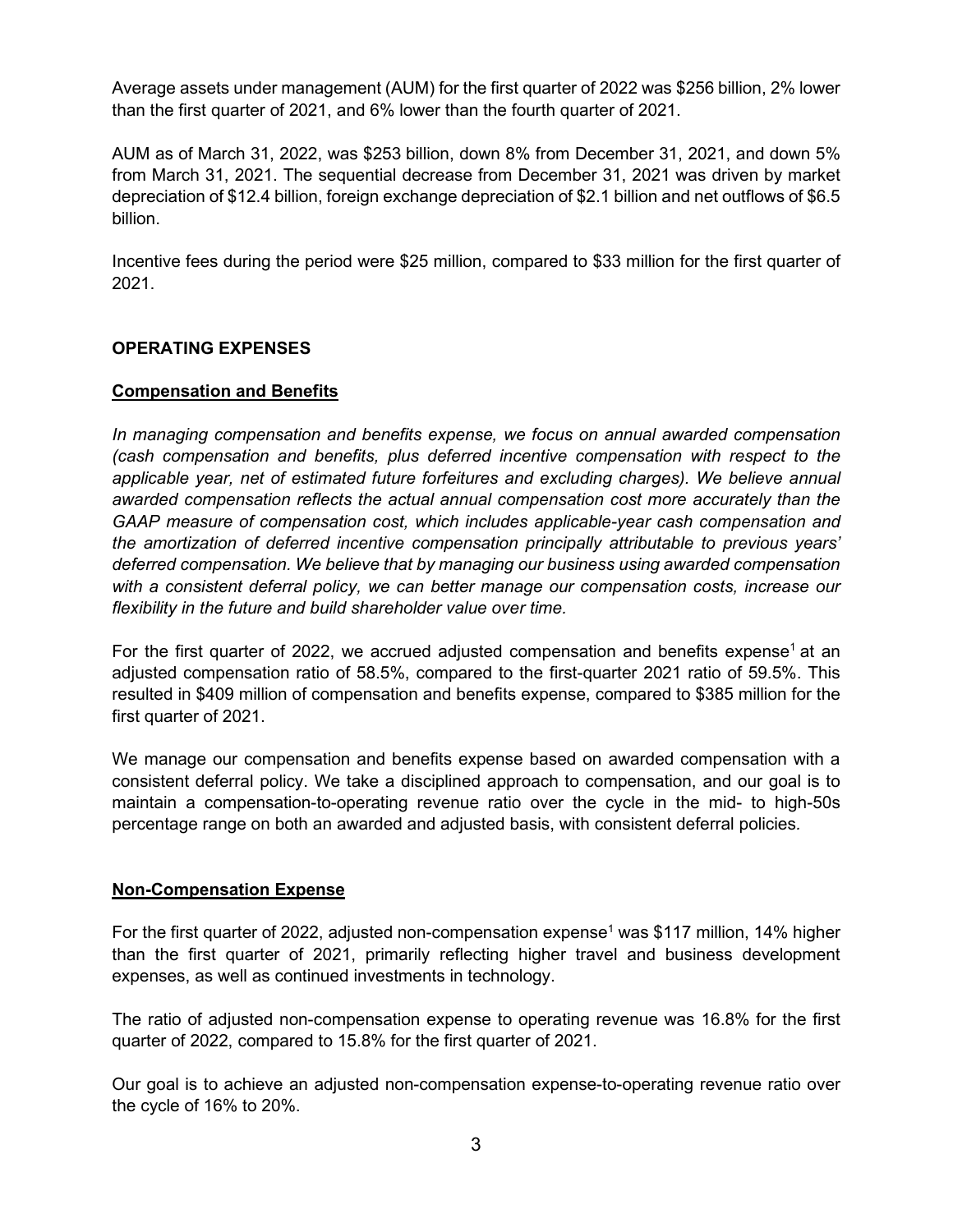## **TAXES**

The provision for taxes, on an adjusted basis<sup>1</sup>, was \$39 million for the first quarter of 2022. The effective tax rate, on an adjusted basis, was 25.4% for the first quarter of 2022, compared to 28.6% for the first quarter of 2021 and 23.9% for the full year of 2021.

## **CAPITAL MANAGEMENT AND BALANCE SHEET**

*Our primary capital management goals include managing debt and returning capital to shareholders through dividends and share repurchases.* 

In the first quarter of 2022, Lazard returned \$281 million to shareholders, which included: \$47 million in dividends; \$176 million in share repurchases of our common stock; and \$58 million in satisfaction of employee tax obligations in lieu of share issuances upon vesting of equity grants.

In the first quarter of 2022, we repurchased 4.7 million shares of our common stock at an average price of \$37.26 per share.

As of March 31, 2022, our remaining share repurchase authorization was \$318 million.

On April 27, 2022, Lazard declared a quarterly dividend of \$0.47 per share on its outstanding common stock. The dividend is payable on May 20, 2022, to stockholders of record on May 9, 2022.

Lazard's financial position remains strong. As of March 31, 2022, our cash and cash equivalents were \$878 million, and stockholders' equity related to Lazard's interests was \$850 million.

\*\*\*

## **CONFERENCE CALL**

Lazard will host a conference call at 8:00 a.m. EDT on Thursday, April 28, 2022, to discuss the company's financial results for the first quarter of 2022. The conference call can be accessed via a live audio webcast available through Lazard's Investor Relations website at [www.lazard.com,](http://www.lazard.com/) or by dialing 1 800-289-0720 (U.S. and Canada) or +1 323-701-0160 (outside of the U.S. and Canada), 15 minutes prior to the start of the call.

A replay of the conference call will be available by 10:00 a.m. EDT, Thursday, April 28, 2022, via the Lazard Investor Relations website at [www.lazard.com,](http://www.lazard.com/) or by dialing 1 (888) 203-1112 (U.S. and Canada) or +1 (719) 457-0820 (outside of the U.S. and Canada). The replay access code is 5371290.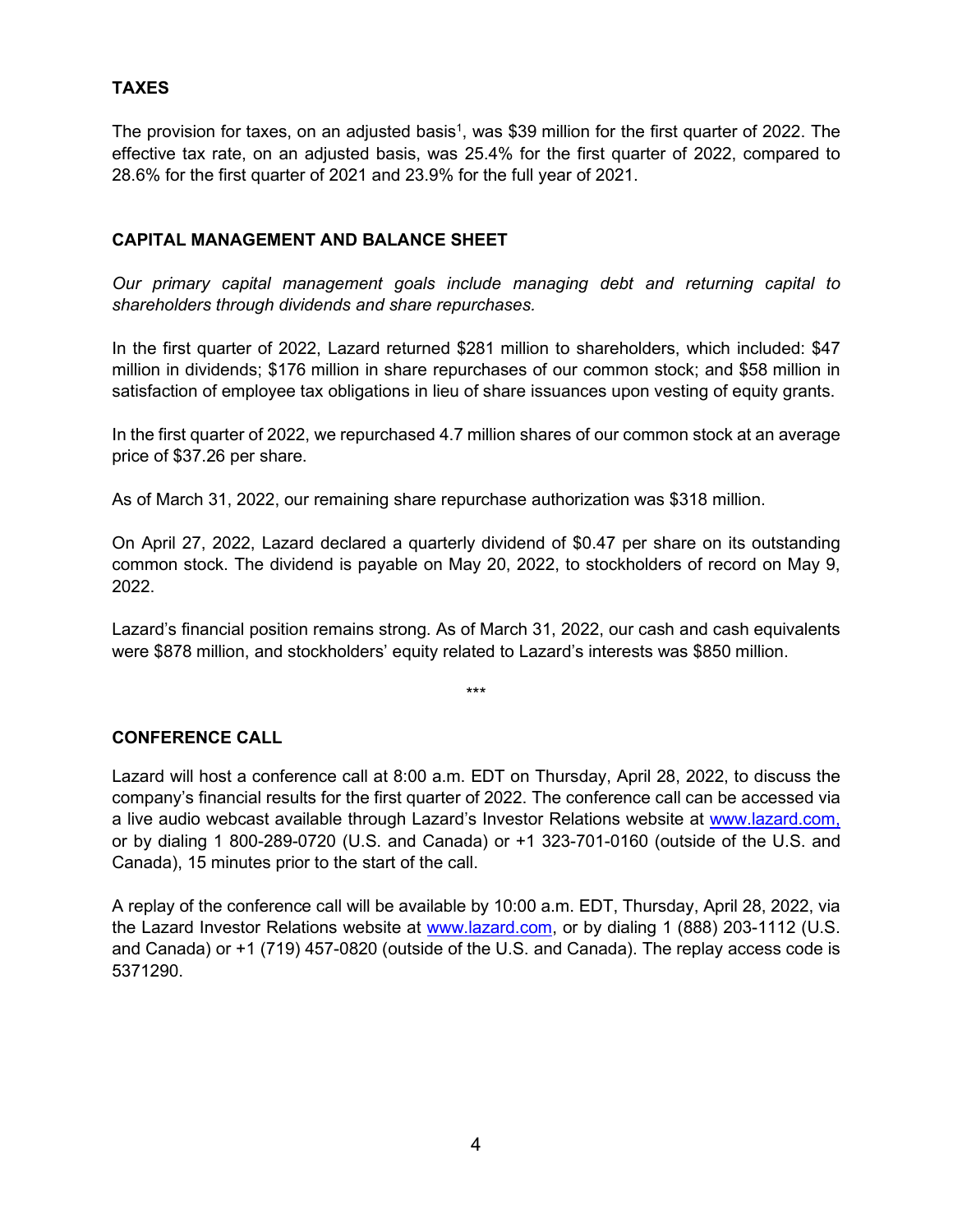#### **ABOUT LAZARD**

Lazard, one of the world's preeminent financial advisory and asset management firms, operates from 40 cities across 25 countries in North and South America, Europe, Asia and Australia. With origins dating to 1848, the firm provides advice on mergers and acquisitions, strategic matters, restructuring and capital structure, capital raising and corporate finance, as well as asset management services to corporations, partnerships, institutions, governments and individuals. For more information on Lazard, please visit [www.lazard.com.](http://www.lazard.com/) Follow Lazard at @Lazard.

\*\*\*

#### *Cautionary Note Regarding Forward-Looking Statements:*

*This press release contains forward-looking statements. In some cases, you can identify these statements by forward-looking words such as "may", "might", "will", "should", "could", "would", "expect", "plan", "anticipate", "believe", "estimate", "predict", "potential", "target," "goal", or "continue", and the negative of these terms and other comparable terminology. These forward-looking statements,*  which are subject to known and unknown risks, uncertainties and assumptions about us, may include projections of our future financial *performance based on our growth strategies, business plans and initiatives and anticipated trends in our business. These forwardlooking statements, including with respect to the current COVID-19 pandemic, are only predictions based on our current expectations and projections about future events. There are important factors that could cause our actual results, level of activity, performance or achievements to differ materially from the results, level of activity, performance or achievements expressed or implied by these forward-looking statements.*

*These factors include, but are not limited to, those discussed in our Annual Report on Form 10-K under Item 1A "Risk Factors," and also discussed from time to time in our reports on Forms 10-Q and 8-K, including the following:*

- *A decline in general economic conditions or the global or regional financial markets;*
- *A decline in our revenues, for example due to a decline in overall mergers and acquisitions (M&A) activity, our share of the M&A market or our assets under management (AUM);*
- *Losses caused by financial or other problems experienced by third parties;*
- *Losses due to unidentified or unanticipated risks;*
- *A lack of liquidity, i.e., ready access to funds, for use in our businesses; and*
- *Competitive pressure on our businesses and on our ability to retain and attract employees at current compensation levels.*

*Although we believe the expectations reflected in the forward-looking statements are reasonable, we cannot guarantee future results, level of activity, performance or achievements. Neither we nor any other person assumes responsibility for the accuracy or completeness of any of these forward-looking statements. You should not rely upon forward-looking statements as predictions of future events. We are under no duty to update any of these forward-looking statements after the date of this release to conform our prior statements to actual results or revised expectations and we do not intend to do so.*

Lazard Ltd is committed to providing timely and accurate information to the investing public, consistent with our legal and regulatory *obligations. To that end, Lazard and its operating companies use their websites, Lazard's Twitter account (twitter.com/Lazard) and other social media sites to convey information about their businesses, including the anticipated release of quarterly financial results, quarterly financial, statistical and business-related information, and the posting of updates of assets under management in various mutual funds, hedge funds and other investment products managed by Lazard Asset Management LLC and Lazard Frères Gestion SAS. Investors can link to Lazard and its operating company websites through [www.lazard.com.](http://www.lazard.com/)* 

\*\*\*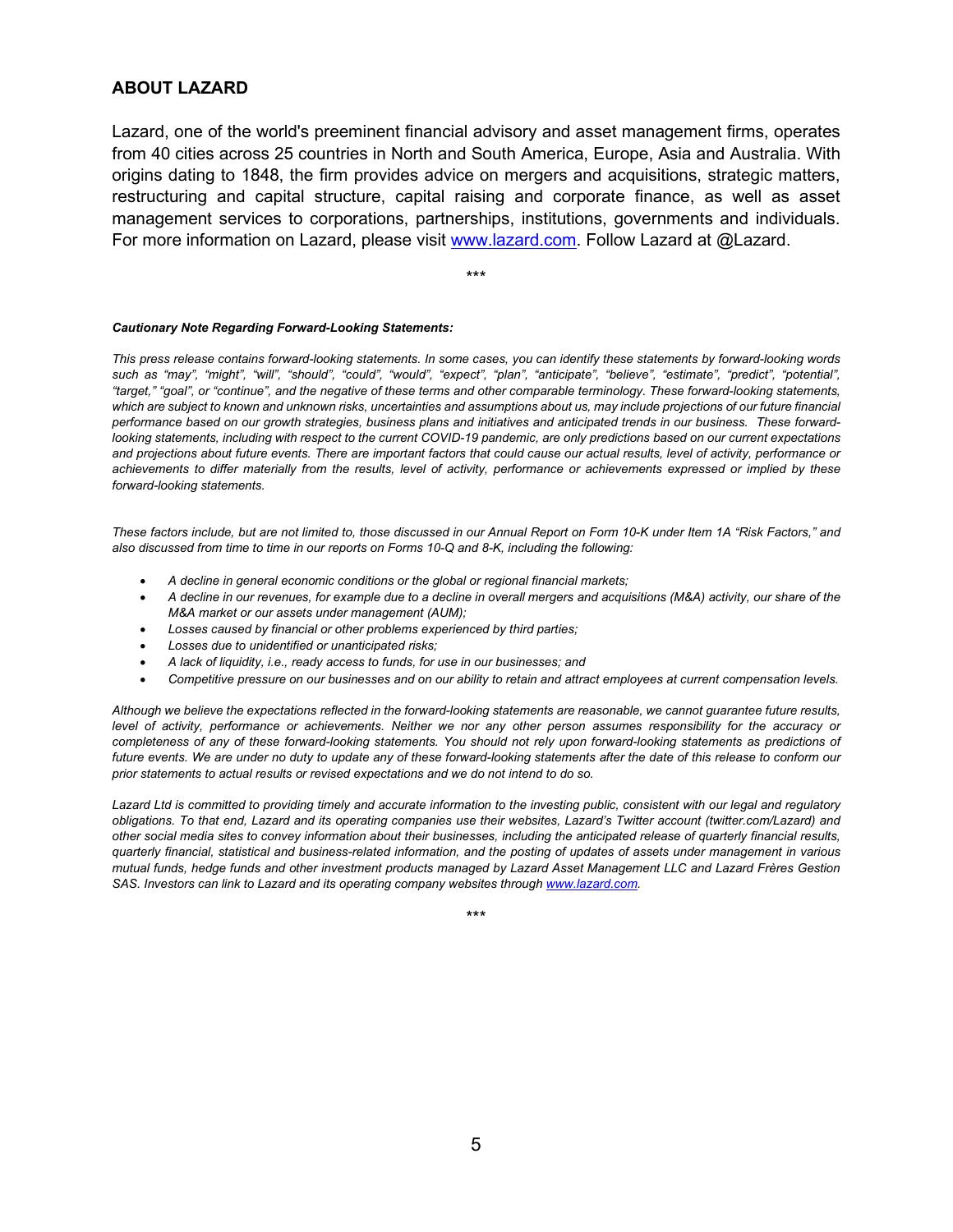## **ENDNOTES**

<sup>1</sup> A non-U.S. GAAP measure. See attached financial schedules and related notes for a detailed explanation of adjustments to corresponding U.S. GAAP results. We believe that presenting our results on an adjusted basis, in addition to the U.S. GAAP results, is the most meaningful and useful way to compare our operating results across periods.

<sup>2</sup> First-quarter 2022 adjusted results<sup>1</sup> exclude pre-tax charges of \$1.1 million relating to office space reorganization. On a U.S. GAAP basis, this resulted in a net charge of \$0.8 million, or \$0.01 (diluted) per share, in the first quarter of 2022.

LAZ-EPE

###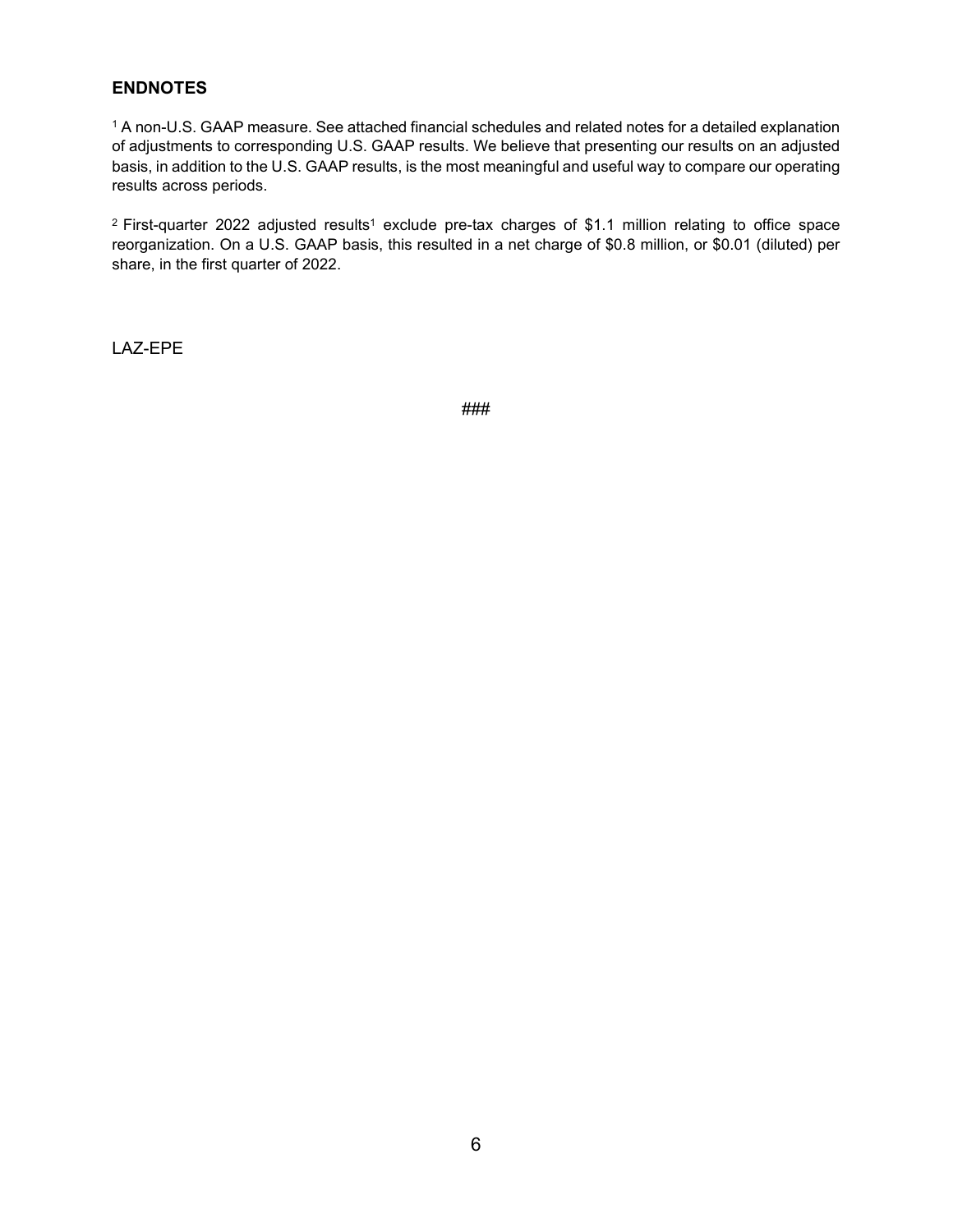#### **LAZARD LTD UNAUDITED CONDENSED CONSOLIDATED STATEMENT OF OPERATIONS (U.S. GAAP)**

|                                                                                                | Three Months Ended | % Change From        |                   |                      |                   |
|------------------------------------------------------------------------------------------------|--------------------|----------------------|-------------------|----------------------|-------------------|
| (\$ in thousands, except per share data)                                                       | March 31,<br>2022  | December 31,<br>2021 | March 31,<br>2021 | December 31,<br>2021 | March 31,<br>2021 |
| Total revenue                                                                                  | \$716,144          | \$1,012,841          | \$679,904         | (29%)                | 5%                |
| Interest expense                                                                               | (21, 252)          | (20, 466)            | (19, 797)         |                      |                   |
| Net revenue                                                                                    | 694,892            | 992,375              | 660,107           | (30%)                | 5%                |
| Operating expenses:                                                                            |                    |                      |                   |                      |                   |
| Compensation and benefits                                                                      | 396,841            | 559,768              | 401,546           | (29%)                | (1%)              |
| Occupancy and equipment                                                                        | 31,239             | 32,402               | 34,748            |                      |                   |
| Marketing and business development                                                             | 14,123             | 16,850               | 6,651             |                      |                   |
| Technology and information services                                                            | 37,931             | 39,762               | 33,670            |                      |                   |
| Professional services                                                                          | 16,029             | 26,060               | 14,948            |                      |                   |
| Fund administration and outsourced services                                                    | 29,703             | 35,784               | 29,279            |                      |                   |
| Amortization of intangible assets related to acquisitions                                      | 15                 | 15                   | 15                |                      |                   |
| Other                                                                                          | 9,283              | 11,197               | 4,960             |                      |                   |
| Subtotal                                                                                       | 138,323            | 162,070              | 124,271           | (15%)                | 11%               |
| Provision pursuant to tax receivable agreement                                                 |                    | 2,199                |                   |                      |                   |
| Operating expenses                                                                             | 535,164            | 724,037              | 525,817           | (26%)                | 2%                |
| Operating income                                                                               | 159,728            | 268,338              | 134,290           | $(40\%)$             | 19%               |
| Provision for income taxes                                                                     | 38,753             | 57,048               | 43,464            | (32%)                | $(11\%)$          |
| Net income                                                                                     | 120,975            | 211,290              | 90,826            | (43%)                | 33%               |
| Net income attributable to noncontrolling interests                                            | 7,099              | 913                  | 3,526             |                      |                   |
| Net income attributable to Lazard Ltd                                                          | \$113,876          | \$210,377            | \$87,300          | (46%)                | 30%               |
| <b>Attributable to Lazard Ltd Common Stockholders:</b><br>Weighted average shares outstanding: |                    |                      |                   |                      |                   |
| <b>Basic</b>                                                                                   | 102,547,277        | 104,689,273          | 107,291,560       | (2%)                 | (4%)              |
| <b>Diluted</b>                                                                                 | 108,186,642        | 112,278,982          | 115,822,294       | (4%)                 | (7%)              |
| Net income per share:                                                                          |                    |                      |                   |                      |                   |
| Basic                                                                                          | \$1.09             | \$1.97               | \$0.80            | (45%)                | 36%               |
| <b>Diluted</b>                                                                                 | \$1.05             | \$1.86               | \$0.75            | (44%)                | 40%               |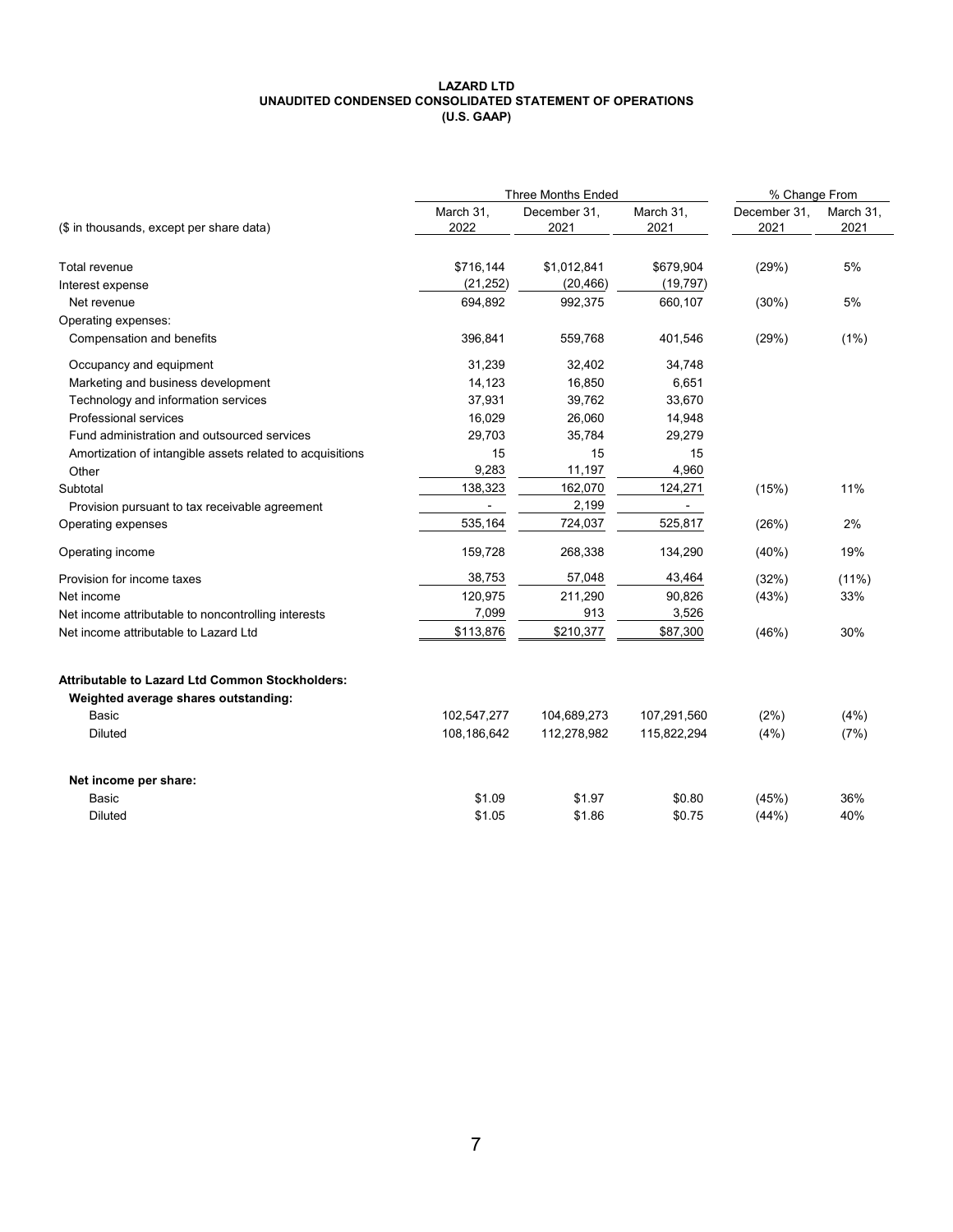#### **LAZARD LTD UNAUDITED CONDENSED CONSOLIDATED STATEMENT OF FINANCIAL CONDITION (U.S. GAAP)**

| (\$ in thousands)                              | March 31,<br>2022 | December 31,<br>2021 |
|------------------------------------------------|-------------------|----------------------|
| <b>ASSETS</b>                                  |                   |                      |
| Cash and cash equivalents                      | \$878,167         | \$1,465,022          |
| Deposits with banks and short-term investments | 1,638,519         | 1,347,544            |
| Restricted cash                                | 615,225           | 617,448              |
| <b>Receivables</b>                             | 816,640           | 805,809              |
| Investments                                    | 869,844           | 1,007,339            |
| Property                                       | 249,406           | 250,005              |
| Goodwill and other intangible assets           | 379,615           | 379,571              |
| Operating lease right-of-use assets            | 452,192           | 466,054              |
| Deferred tax assets                            | 429,227           | 435,308              |
| Other assets                                   | 519,511           | 373,081              |
| <b>Total Assets</b>                            | \$6,848,346       | \$7,147,181          |

#### **LIABILITIES, REDEEMABLE NONCONTROLLING INTERESTS & STOCKHOLDERS' EQUITY**

| \$1,748,858 | \$1,442,701 |
|-------------|-------------|
| 501,325     | 972,303     |
| 536.910     | 552,522     |
| 192,489     | 213,434     |
| 1,685,849   | 1,685,227   |
| 638,287     | 628,030     |
| 5,303,718   | 5,494,217   |
|             |             |
| 575.000     | 575,000     |
|             |             |
|             |             |
| 1,128       | 1,128       |
|             | 144,729     |
| 1,583,005   | 1,560,636   |
| (237, 626)  | (223, 847)  |
| 1,346,507   | 1,482,646   |
| (496, 681)  | (507,426)   |
| 849,826     | 975,220     |
| 119,802     | 102,744     |
| 969,628     | 1,077,964   |
| \$6,848,346 | \$7,147,181 |
|             |             |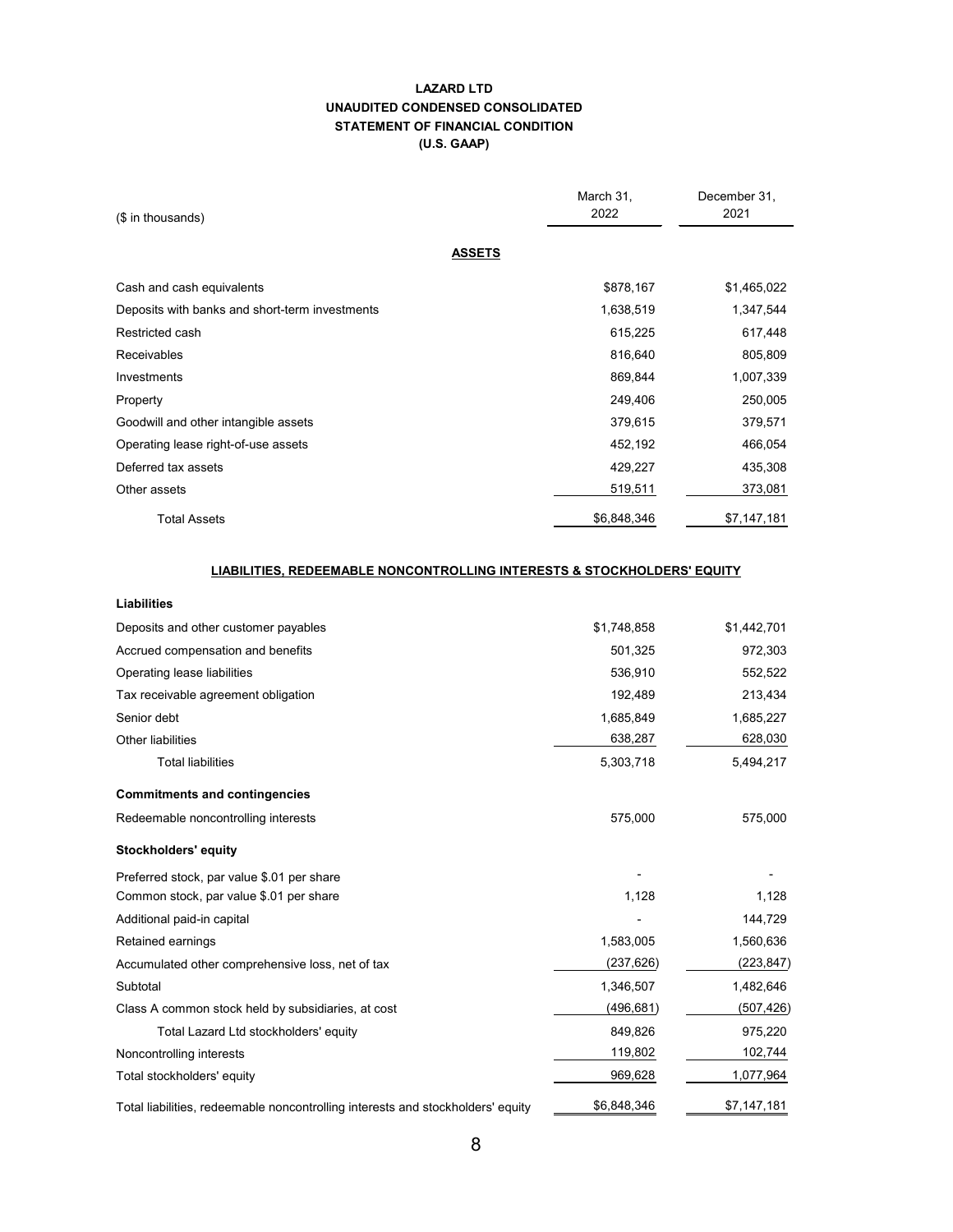#### **LAZARD LTD SELECTED SUMMARY FINANCIAL INFORMATION (a) (Non-GAAP - unaudited)**

|                                                     |                   | <b>Three Months Ended</b> | % Change From     |                      |                   |
|-----------------------------------------------------|-------------------|---------------------------|-------------------|----------------------|-------------------|
| (\$ in thousands, except per share data)            | March 31,<br>2022 | December 31,<br>2021      | March 31,<br>2021 | December 31.<br>2021 | March 31,<br>2021 |
| Revenues:                                           |                   |                           |                   |                      |                   |
| <b>Financial Advisory</b>                           | \$388,130         | \$608,178                 | \$317,300         | (36%)                | 22%               |
| Asset Management                                    | 311,781           | 346,607                   | 327,914           | (10%)                | (5%)              |
| Corporate                                           | (1,276)           | 13,160                    | 2,648             | <b>NM</b>            | <b>NM</b>         |
| Operating revenue (b)                               | \$698,635         | \$967,945                 | \$647,862         | (28%)                | 8%                |
| <b>Expenses:</b>                                    |                   |                           |                   |                      |                   |
| Adjusted compensation and benefits expense (c)      | \$408,702         | \$544,510                 | \$385,478         | (25%)                | 6%                |
| Ratio of adjusted compensation to operating revenue | 58.5%             | 56.3%                     | 59.5%             |                      |                   |
| Non-compensation expense (d)                        | \$117,126         | \$133,903                 | \$102,480         | (13%)                | 14%               |
| Ratio of non-compensation to operating revenue      | 16.8%             | 13.8%                     | 15.8%             |                      |                   |
| Earnings:                                           |                   |                           |                   |                      |                   |
| Earnings from operations (e)                        | \$172,807         | \$289,532                 | \$159,904         | (40%)                | 8%                |
| Operating margin (f)                                | 24.7%             | 29.9%                     | 24.7%             |                      |                   |
| Adjusted net income (g)                             | \$114,692         | \$217,209                 | \$101,221         | (47%)                | 13%               |
| Diluted adjusted net income per share               | \$1.05            | \$1.92                    | \$0.87            | (45%)                | 21%               |
| Diluted weighted average shares (h)                 | 109,178,143       | 113,294,302               | 115,857,922       | (4%)                 | (6%)              |
| Effective tax rate (i)                              | 25.4%             | 19.8%                     | 28.6%             |                      |                   |

This presentation includes non-U.S. GAAP ("non-GAAP") measures. Our non-GAAP measures are not meant to be considered in isolation or as a substitute for the corresponding U.S. GAAP measures, and should be read only in conjunction with our consolidated financial statements prepared in accordance with U.S. GAAP. For a detailed explanation of the adjustments made to the corresponding U.S. GAAP measures, see Reconciliation of U.S. GAAP to Selected Summary Financial Information and Notes to Financial Schedules.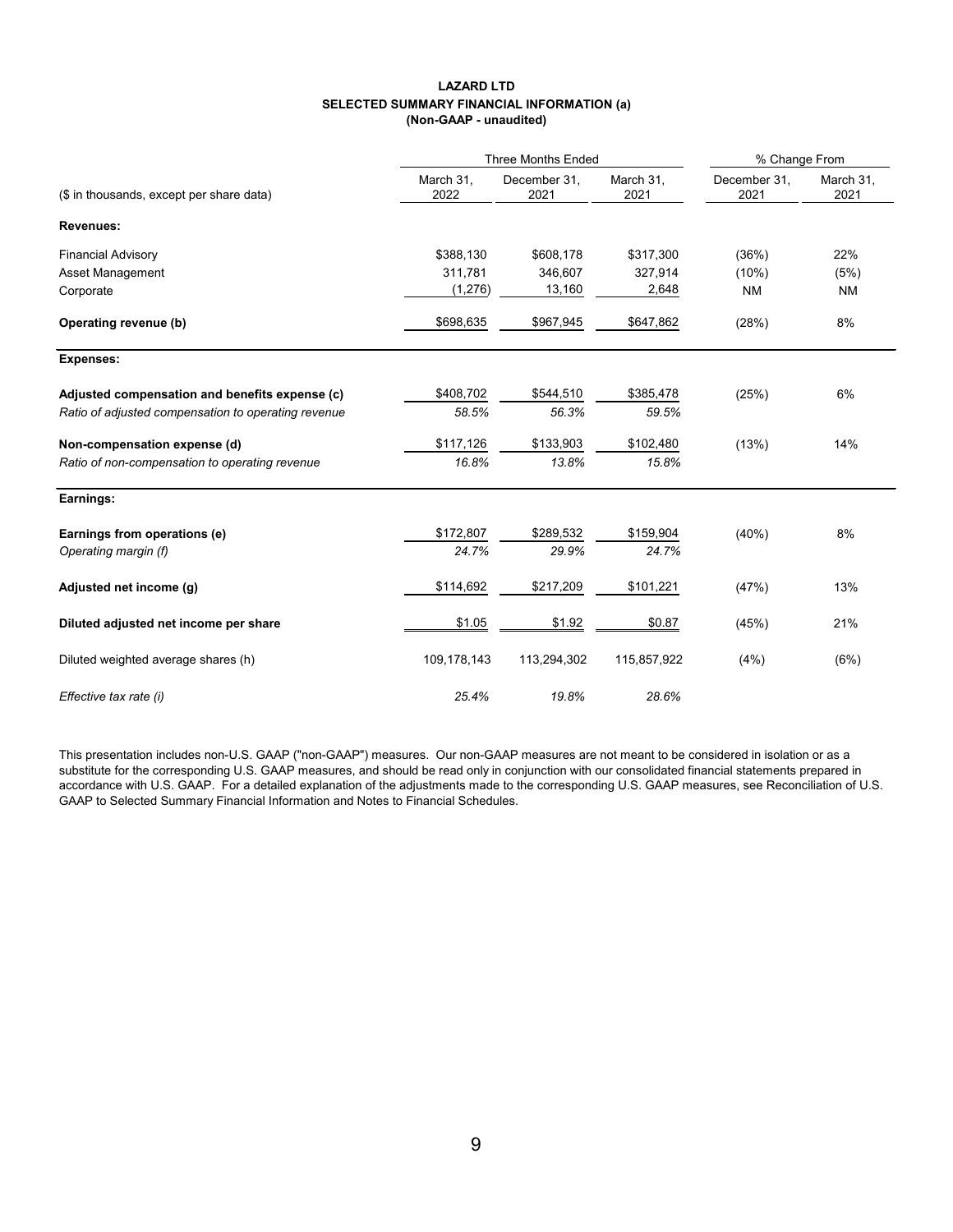#### **LAZARD LTD ASSETS UNDER MANAGEMENT ("AUM") (unaudited)**

## **(\$ in millions)**

|                                | As of             |                      |                   | Variance   |                       |  |
|--------------------------------|-------------------|----------------------|-------------------|------------|-----------------------|--|
|                                | March 31,<br>2022 | December 31,<br>2021 | March 31,<br>2021 | Qtr to Qtr | 1Q 2022 vs<br>1Q 2021 |  |
| Equity:                        |                   |                      |                   |            |                       |  |
| <b>Emerging Markets</b>        | \$26,575          | \$31,227             | \$32,700          | $(14.9\%)$ | (18.7%)               |  |
| Global                         | 55,810            | 59,516               | 58,560            | $(6.2\%)$  | (4.7%)                |  |
| Local                          | 53,832            | 56,310               | 51,246            | $(4.4\%)$  | 5.0%                  |  |
| Multi-Regional                 | 64,810            | 73,953               | 72,953            | $(12.4\%)$ | $(11.2\%)$            |  |
| <b>Total Equity</b>            | 201,027           | 221,006              | 215,459           | $(9.0\%)$  | (6.7%)                |  |
| <b>Fixed Income:</b>           |                   |                      |                   |            |                       |  |
| <b>Emerging Markets</b>        | 11,997            | 12,231               | 12,708            | $(1.9\%)$  | $(5.6\%)$             |  |
| Global                         | 13,881            | 14,410               | 14,177            | $(3.7\%)$  | $(2.1\%)$             |  |
| Local                          | 5,652             | 6,022                | 5,556             | $(6.1\%)$  | 1.7%                  |  |
| Multi-Regional                 | 13,454            | 13,623               | 11,808            | $(1.2\%)$  | 13.9%                 |  |
| <b>Total Fixed Income</b>      | 44,984            | 46,286               | 44,249            | $(2.8\%)$  | 1.7%                  |  |
| <b>Alternative Investments</b> | 4,483             | 4,203                | 3,141             | 6.7%       | 42.7%                 |  |
| <b>Private Equity</b>          | 1,256             | 1,290                | 1,324             | $(2.6\%)$  | $(5.1\%)$             |  |
| <b>Cash Management</b>         | 925               | 954                  | 679               | $(3.0\%)$  | 36.2%                 |  |
| <b>Total AUM</b>               | \$252,675         | \$273,739            | \$264,852         | $(7.7\%)$  | $(4.6\%)$             |  |

|                                                            |               |                              | Year Ended |
|------------------------------------------------------------|---------------|------------------------------|------------|
|                                                            |               | Three Months Ended March 31, |            |
|                                                            | 2022          | 2021                         | 2021       |
| AUM - Beginning of Period                                  | \$273,739     | \$258,642                    | \$258,642  |
| Net Flows                                                  | (6, 525)      | (1,679)                      | (11, 573)  |
| Market and foreign exchange<br>appreciation (depreciation) | (14,539)      | 7,889                        | 26,670     |
| AUM - End of Period                                        | \$252,675     | \$264,852                    | \$273,739  |
| Average AUM                                                | \$256,430     | \$261,463                    | \$272,051  |
| % Change in average AUM                                    | <u>(1.9%)</u> |                              |            |

Note: Average AUM generally represents the average of the monthly ending AUM balances for the period.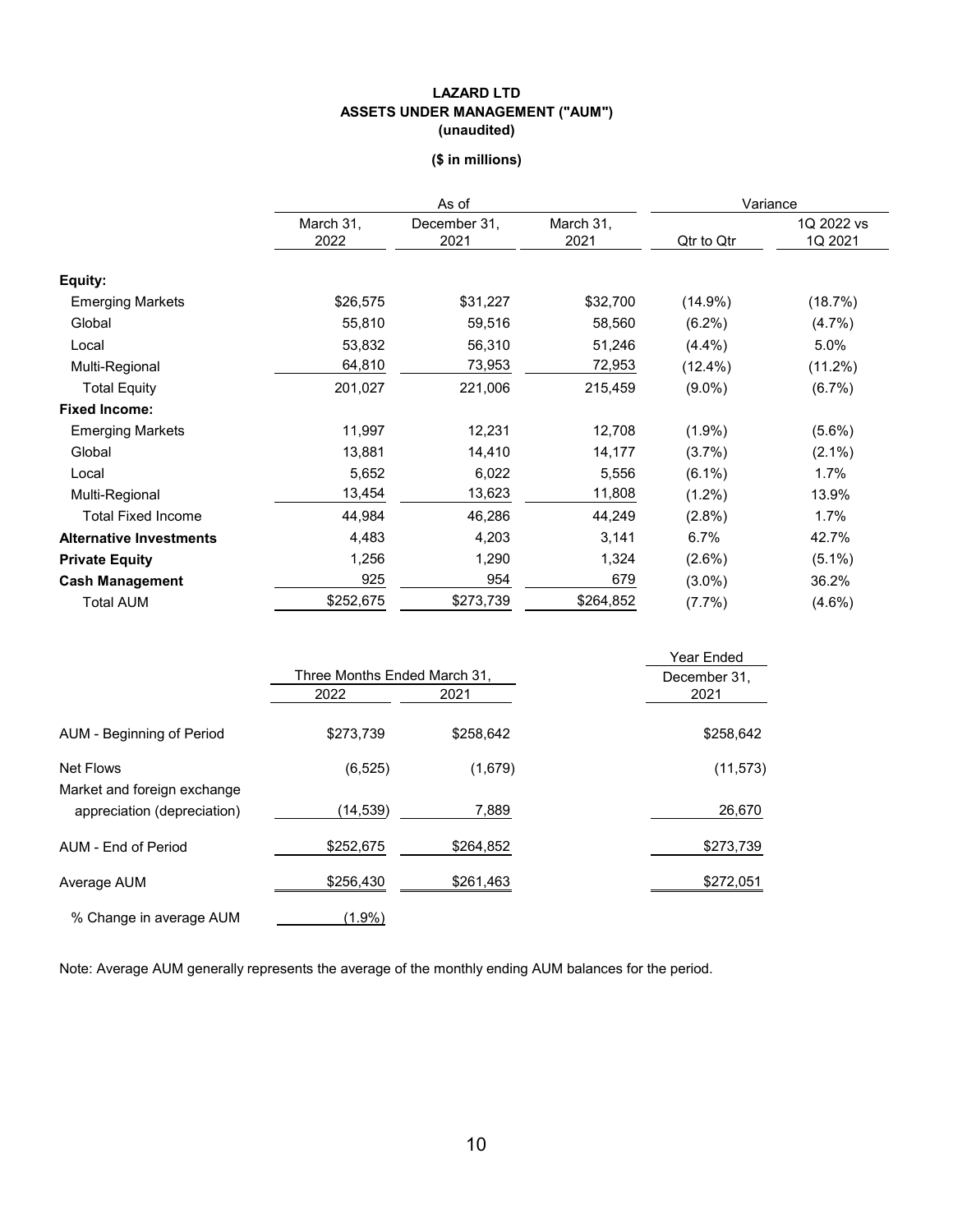#### **LAZARD LTD RECONCILIATION OF U.S. GAAP TO SELECTED SUMMARY FINANCIAL INFORMATION (a)**

**(unaudited)**

| (unauuneu)                                                                             |             |                           |             |
|----------------------------------------------------------------------------------------|-------------|---------------------------|-------------|
|                                                                                        |             | <b>Three Months Ended</b> |             |
|                                                                                        | March 31,   | December 31,              | March 31,   |
| (\$ in thousands, except per share data)                                               | 2022        | 2021                      | 2021        |
| <b>Operating Revenue</b>                                                               |             |                           |             |
| Net revenue - U.S. GAAP Basis                                                          | \$694,892   | \$992,375                 | \$660,107   |
|                                                                                        |             |                           |             |
| Adjustments:                                                                           |             |                           |             |
| Revenue related to noncontrolling interests (j)                                        | (10, 795)   | (7, 515)                  | (6, 361)    |
| (Gains) losses related to Lazard Fund Interests ("LFI") and other similar arrangements | 14,323      | (12, 884)                 | (7, 487)    |
| Distribution fees, reimbursable deal costs, bad debt expense and other (k)             | (18, 822)   | (22, 842)                 | (16, 710)   |
| Losses associated with restructuring and closing of certain offices (I)                |             | 15                        |             |
|                                                                                        | 19,037      | 18,796                    | 18,313      |
| Interest expense                                                                       |             |                           |             |
| Operating revenue, as adjusted (b)                                                     | \$698,635   | \$967,945                 | \$647,862   |
|                                                                                        |             |                           |             |
| <b>Compensation and Benefits Expense</b>                                               |             |                           |             |
| Compensation and benefits expense - U.S. GAAP Basis                                    | \$396,841   | \$559,768                 | \$401,546   |
|                                                                                        |             |                           |             |
| Adjustments:                                                                           |             |                           |             |
| (Charges) credits pertaining to LFI and other similar arrangements                     | 14,323      | (12, 884)                 | (7, 487)    |
| Expenses associated with restructuring and closing of certain offices (m)              |             |                           | (6,623)     |
| Compensation related to noncontrolling interests (j)                                   | (2, 462)    | (2, 374)                  | (1,958)     |
|                                                                                        |             |                           |             |
| Compensation and benefits expense, as adjusted (c)                                     | \$408,702   | \$544,510                 | \$385,478   |
|                                                                                        |             |                           |             |
| <b>Non-Compensation Expense</b>                                                        |             |                           |             |
| Non-compensation expense - Subtotal - U.S. GAAP Basis                                  | \$138,323   | \$162,070                 | \$124,271   |
| Adjustments:                                                                           |             |                           |             |
|                                                                                        |             | (967)                     |             |
| Expenses related to office space reorganization (n)                                    | (1, 124)    |                           | (1, 416)    |
| Distribution fees, reimbursable deal costs, bad debt expense and other (k)             | (18, 822)   | (22, 842)                 | (16, 710)   |
| Amortization of intangible assets related to acquisitions                              | (15)        | (15)                      | (15)        |
| Expenses associated with restructuring and closing of certain offices (m)              |             | (115)                     | (2,971)     |
| Non-compensation expense related to noncontrolling interests (j)                       | (1, 236)    | (4,228)                   | (679)       |
|                                                                                        |             |                           |             |
| Non-compensation expense, as adjusted (d)                                              | \$117,126   | \$133,903                 | \$102,480   |
|                                                                                        |             |                           |             |
| Pre-Tax Income and Earnings From Operations                                            |             |                           |             |
| Operating Income - U.S. GAAP Basis                                                     | \$159,728   | \$268,338                 | \$134,290   |
| Adjustments:                                                                           |             |                           |             |
| Provision pursuant to tax receivable agreement obligation                              |             | 2,199                     |             |
|                                                                                        |             |                           |             |
| Losses associated with restructuring and closing of certain offices (I)                |             | 15                        |             |
| Expenses related to office space reorganization (n)                                    | 1,124       | 967                       | 1,416       |
| Expenses associated with restructuring and closing of certain offices (m)              |             | 115                       | 9,594       |
| Net income related to noncontrolling interests (j)                                     | (7,099)     | (913)                     | (3, 526)    |
| Pre-tax income, as adjusted                                                            | 153,753     | 270,721                   | 141,774     |
| Interest expense                                                                       | 19,037      | 18,796                    | 18,313      |
| Amortization of intangible assets related to acquisitions and other                    | 17          | 15                        | (183)       |
| Earnings from operations, as adjusted (e)                                              | \$172,807   | \$289,532                 | \$159,904   |
|                                                                                        |             |                           |             |
| Net Income attributable to Lazard Ltd                                                  |             |                           |             |
|                                                                                        |             |                           |             |
| Net income attributable to Lazard Ltd - U.S. GAAP Basis                                | \$113,876   | \$210,377                 | \$87,300    |
| Adjustments:                                                                           |             |                           |             |
| Provision pursuant to tax receivable agreement obligation                              |             | 2,199                     |             |
| Losses associated with restructuring and closing of certain offices (I)                |             | 15                        |             |
| Expenses related to office space reorganization (n)                                    | 1,124       | 967                       | 1,416       |
| Expenses associated with restructuring and closing of certain offices (m)              |             | 115                       | 9,594       |
| Tax expense (benefit) allocated to adjustments                                         | (308)       | 3,536                     | 2,911       |
|                                                                                        |             |                           |             |
| Net income, as adjusted (g)                                                            | \$114,692   | \$217,209                 | \$101,221   |
|                                                                                        |             |                           |             |
| <b>Diluted Weighted Average Shares Outstanding</b>                                     |             |                           |             |
| Diluted Weighted Average Shares Outstanding - U.S. GAAP Basis                          | 108,186,642 | 112,278,982               | 115,822,294 |
| Adjustment: participating securities including profits interest participation rights   | 991,501     | 1,015,320                 | 35,628      |
|                                                                                        |             |                           |             |
| Diluted Weighted Average Shares Outstanding, as adjusted (h)                           | 109,178,143 | 113,294,302               | 115,857,922 |
|                                                                                        |             |                           |             |
| Diluted net income per share:                                                          |             |                           |             |
| U.S. GAAP Basis                                                                        | \$1.05      | \$1.86                    | \$0.75      |
| Non-GAAP Basis, as adjusted                                                            | \$1.05      | \$1.92                    | \$0.87      |
|                                                                                        |             |                           |             |

This presentation includes non-GAAP measures. Our non-GAAP measures are not meant to be considered in isolation or as a substitute for the corresponding U.S. GAAP measures, and should be read only in conjunction with our consolidated financial statements prepared in accordance with U.S. GAAP. For a detailed explanation of the adjustments made to the corresponding U.S. GAAP measures, see Notes to Financial Schedules.

*See Notes to Financial Schedules*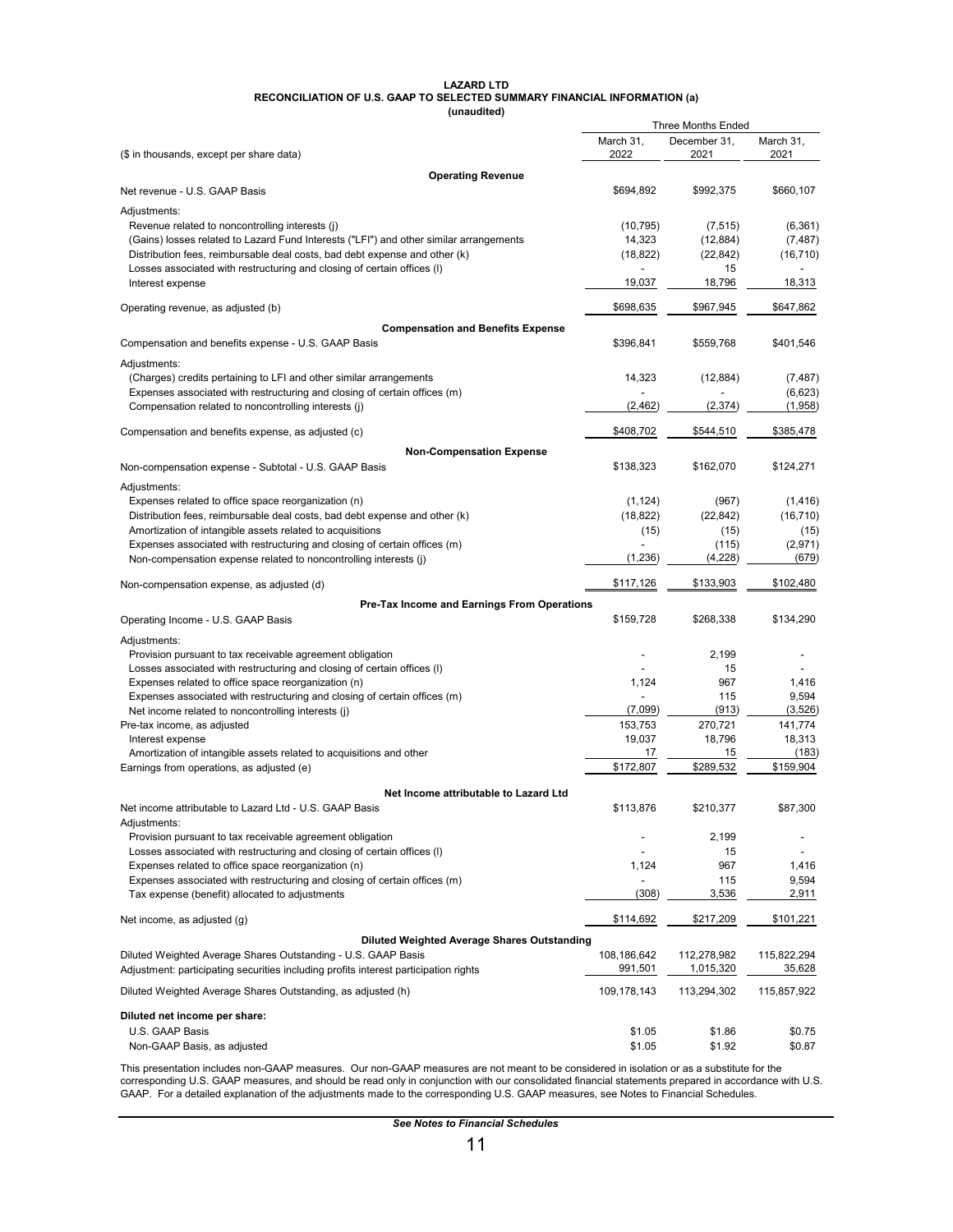#### **LAZARD LTD RECONCILIATION OF NON-COMPENSATION U.S. GAAP TO ADJUSTED (a) (unaudited)**

|                                                           | <b>Three Months Ended</b> |                      |                   |  |  |
|-----------------------------------------------------------|---------------------------|----------------------|-------------------|--|--|
| (\$ in thousands)                                         | March 31,<br>2022         | December 31,<br>2021 | March 31,<br>2021 |  |  |
| Non-compensation expense - U.S. GAAP Basis:               |                           |                      |                   |  |  |
| Occupancy and equipment                                   | \$31,239                  | \$32,402             | \$34,748          |  |  |
| Marketing and business development                        | 14,123                    | 16,850               | 6,651             |  |  |
| Technology and information services                       | 37,931                    | 39,762               | 33,670            |  |  |
| <b>Professional services</b>                              | 16,029                    | 26,060               | 14,948            |  |  |
| Fund administration and outsourced services               | 29,703                    | 35,784               | 29,279            |  |  |
| Amortization of intangible assets related to acquisitions | 15                        | 15                   | 15                |  |  |
| Other                                                     | 9,283                     | 11,197               | 4,960             |  |  |
| Non-compensation expense - Subtotal - U.S. GAAP Basis     | \$138,323                 | \$162,070            | \$124,271         |  |  |
| Non-compensation expense - Adjustments:                   |                           |                      |                   |  |  |
| Occupancy and equipment (j) (m) (n)                       | (\$1,183)                 | (\$892)              | (\$4, 185)        |  |  |
| Marketing and business development (j) (k) (m)            | (1,225)                   | (1, 425)             | (205)             |  |  |
| Technology and information services (j) (k) (m)           | (30)                      | 4                    | (14)              |  |  |
| Professional services (j) (k) (m) (n)                     | (738)                     | (3,888)              | (1, 461)          |  |  |
| Fund administration and outsourced services (j) (k)       | (16, 512)                 | (21,661)             | (15, 270)         |  |  |
| Amortization of intangible assets related to acquisitions | (15)                      | (15)                 | (15)              |  |  |
| Other (j) $(k)$ $(m)$ $(n)$                               | (1, 494)                  | (290)                | (641)             |  |  |
| Subtotal Non-compensation adjustments                     | (\$21,197)                | (\$28,167)           | (\$21,791)        |  |  |
| Non-compensation expense, as adjusted:                    |                           |                      |                   |  |  |
| Occupancy and equipment                                   | \$30,056                  | \$31,510             | \$30,563          |  |  |
| Marketing and business development                        | 12,898                    | 15,425               | 6,446             |  |  |
| Technology and information services                       | 37,901                    | 39,766               | 33,656            |  |  |
| <b>Professional services</b>                              | 15,291                    | 22,172               | 13,487            |  |  |
| Fund administration and outsourced services               | 13,191                    | 14,123               | 14,009            |  |  |
| Amortization of intangible assets related to acquisitions |                           |                      |                   |  |  |
| Other                                                     | 7,789                     | 10,907               | 4,319             |  |  |
| Non-compensation expense, as adjusted (d)                 | \$117,126                 | \$133,903            | \$102,480         |  |  |

This presentation includes non-GAAP measures. Our non-GAAP measures are not meant to be considered in isolation or as a substitute for the corresponding U.S. GAAP measures, and should be read only in conjunction with our consolidated financial statements prepared in accordance with U.S. GAAP. For a detailed explanation of the adjustments made to the corresponding U.S. GAAP measures, see Notes to Financial Schedules.

*See Notes to Financial Schedules*